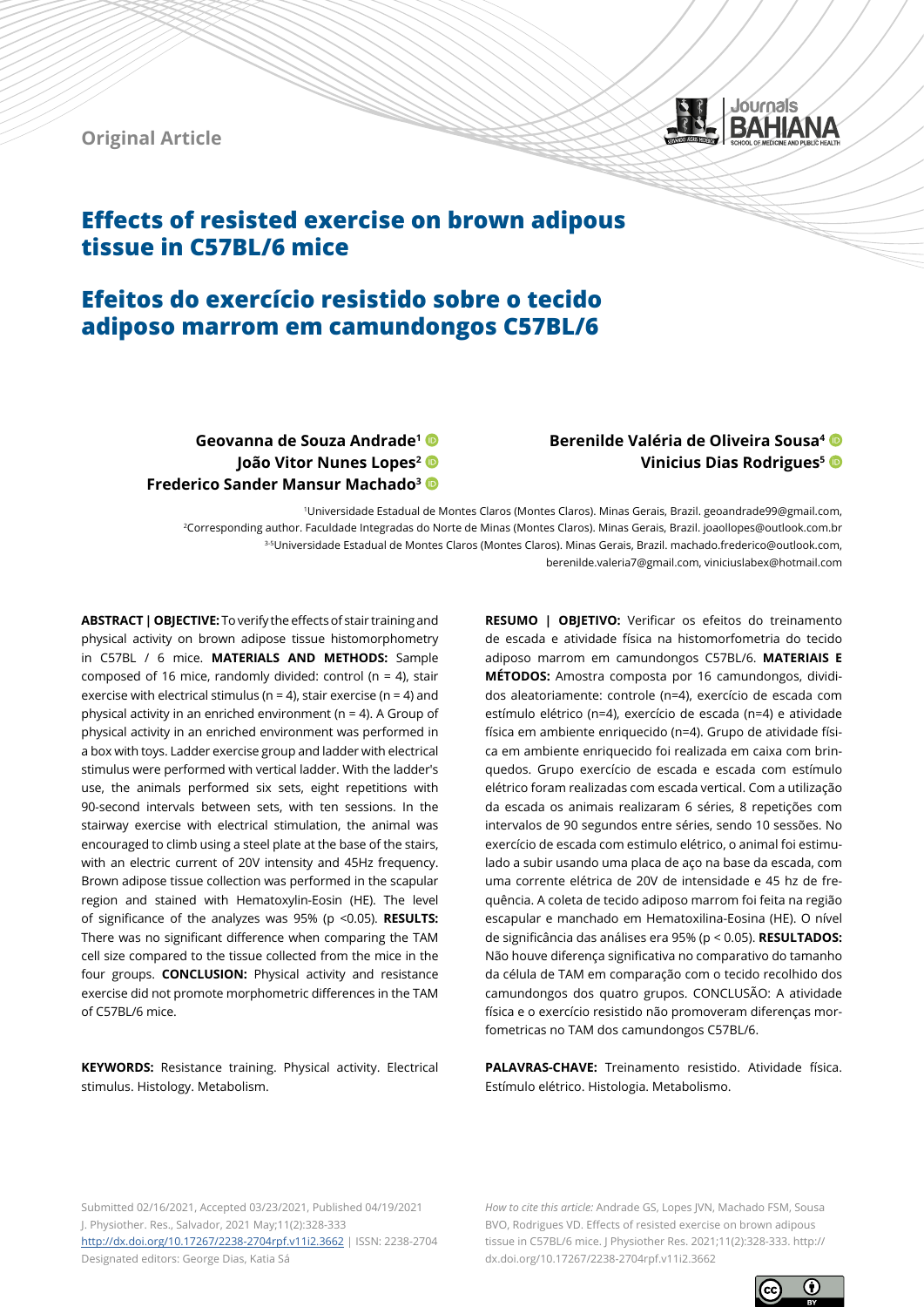## **Introduction**

Resistance training (RT) has many followers worldwide, for having a low injury rate and an increase in critical physical capacities such as strength, power, and muscular endurance. $1/2$  $1/2$  By providing a training method adaptable to the practitioner, TR is a widely used procedure with the most diverse objectives and physical fitness levels. It can have important effects on the maintenance of skeletal muscle, metabolism, and cardiovascular functions, standing out for improving the body composition and increase protein synthesis.<sup>[1](#page-4-0),[2](#page-4-1)</sup>

Multilocular tissue, also known as brown adipose tissue (TAM), plays a central role in thermogenesis and energy expenditure regulation of energy expenditure<sup>[3](#page-4-2)</sup>, having the primary function of oxidizing lipids for the production of heat, production of antiinflammatory substances, hormones that are related to improving insulin sensitivity and cardiovascular protection[.4](#page-4-3) TAM deposits occur in small mammals and newborn humans. The evolutionary reason for the abundance of TAM at birth, both in rodents and in humans, is based on the need to maintain body temperature after an abrupt reduction in room temperature after birth. $5$ 

The TAM can vary from a light brown and can reach a reddish-brown due to the abundant vascularization and mitochondria. These are rich cytochromes that give them a reddish color.<sup>6</sup> The connective tissue forms septa between the lobes of adipose cells; each cell is supported by reticular fibers and collagens, a rich blood network, the cells being more closely connected, and the capillaries than the white adipose tissue[.7](#page-4-6) The main signal for the activation of brown adipocytes is reducing body temperature below the thermoneutral (23ºC). Thermal signals are analyzed by specific central nervous system areas (CNS), which promote stimulation of the sympathetic innervation of TAM. $\frac{5}{5}$  $\frac{5}{5}$  $\frac{5}{5}$ 

The animal model is widely used to answer questions and explore hypotheses that are often not feasible in studies with humans, allowing for deepening the knowledge about the neurobiology of diseases.<sup>[8](#page-4-7)</sup>

Thinking about the TR, several methodologies include voluntary climbing exercise, climbing apparatus, climbing, isometric training, excavation, and ladder with electrical stimulation. $9-14$  $9-14$  Given the possible impact of TAM on the energy balance, interest in finding ways to increase this tissue's thermogenic activity grows. In this context, physical exercise begins to be tested as a non-pharmacological method of activating TAM[.15](#page-4-10)

TAM's presence was observed in adult humans under circumstances of chronic exposure to cold or by adrenergic hyperexcitation in individuals who had pheochromocytoma (tumor of the adrenal gland medulla)<sup>5</sup>. The study by Marken Lichtenbelt16 showed that the relatively high metabolic activity of TAM in young men was found in 96% of individuals exposed to the cold (16°C). From the studies by Virtanen<sup>17</sup>, it was suggested that TAM activity in humans could be regulated in the same way as in rodents. The literature shows that endurance physical exercises practiced regularly stimulate TAM in vitro and lean humans and control animals[.15](#page-4-10)

Given the recognized influence of exercise and diet on TA[M18](#page-5-1)[,19,](#page-5-2) we realized the need to verify the hypothesis of the different proposals for activity and physical exercise in TAM morphology. Hence, this study's objective was to verify the effects of training of ladder and physical activity in brown adipose tissue histomorphometry in C57BL / 6 mice.

## **Materials and methods**

### **Study characterization and ethical care**

The present study was experimental, analytical, prospective, and with a quantitative approach. The ethics committee submitted and approved animal experimentation and welfare (CEEBEA / Unimontes, process number 131/2017). Performed with 16 healthy, female animals, aged between 10 and 12 weeks, the average body weight of  $20 \pm 5$ g, they were housed respecting the 12h light / dark cycle, the average temperature of  $22 \pm 2$  °C and with low sound level.

J. Physiother. Res., Salvador, 2021 May;11(2):328-333 <http://dx.doi.org/10.17267/2238-2704rpf.v11i2.3662> | ISSN: 2238-2704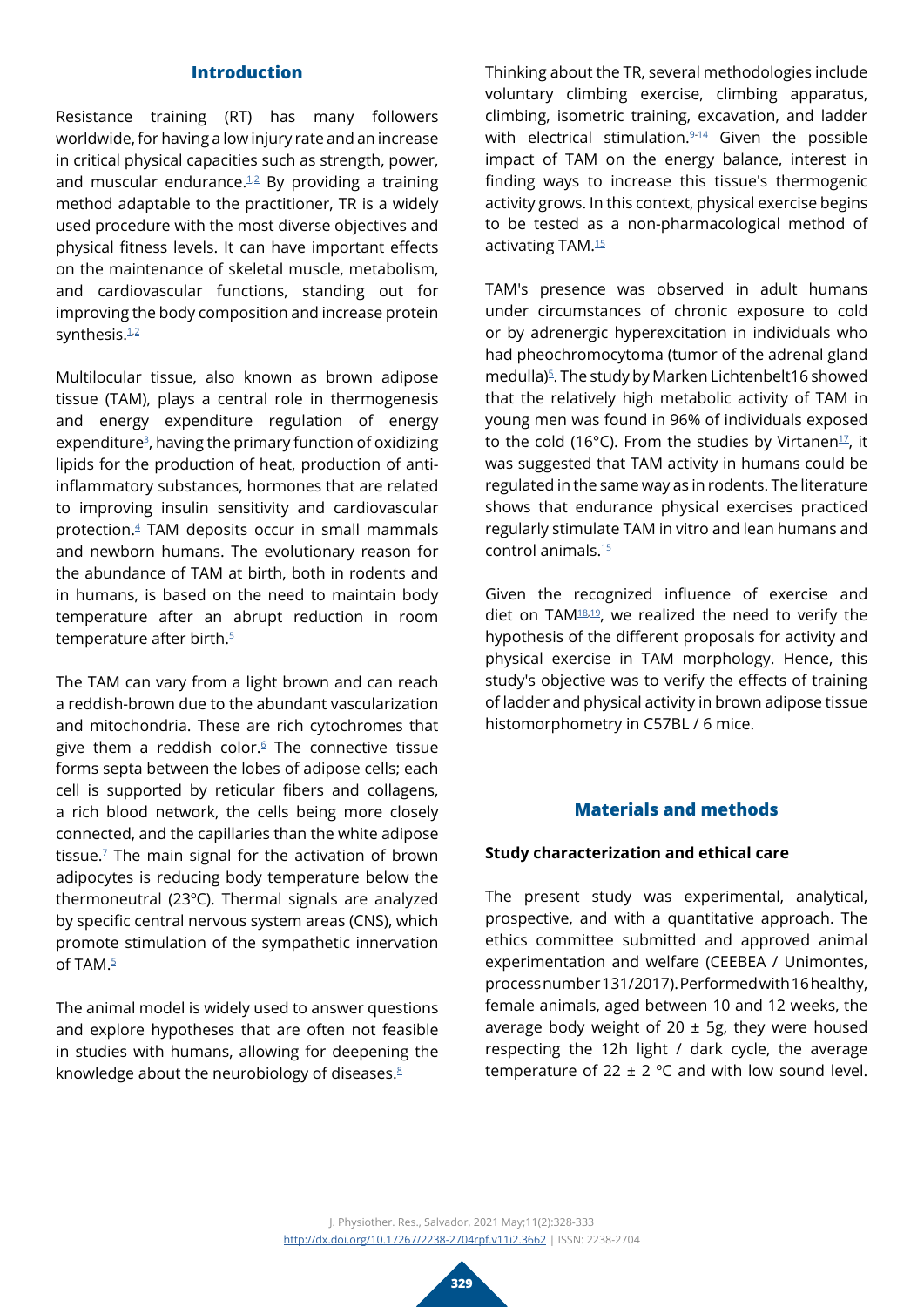All animals were randomly assigned to a control group (n = 4), stair exercise with electrical stimulation (n = 4), stair exercise (n = 4), physical activity (n = 4). The animals were housed in groups of 4 animals in autoclavable polypropylene boxes with dimensions of 414 x 344 x 168 mm, with a galvanized steel lid and containing stainless steel separators (Zootech, model ZT 375). All the boxes were lined with wood shavings, which were changed three times a week.

### **Experimental format**

There were two moments of familiarization with the proposed activity and physical exercise to avoid compromising the experimental protocols. The control group did not perform any intervention, being in the same housing conditions at the time of interventions in the other groups. The physical activity group's condition was performed in a closed and enriched environment (plastic box) 60 cm long, 30 cm wide, and 45 cm high. This environment was composed of a seesaw, wheel, balls, and tunnels. The ladder exercise group's condition was performed on a vertical ladder 110 cm high, 18 cm wide, 2 cm between the steps, and 80° of inclination. The condition of the stair exercise group with electrical stimulation was performed using the staircase with electrostimulation. In the groups using the ladder, the animals performed six sets of eight repetitions with ninety-second intervals between the sets, and the resistance obtained by the exercise was the animal's own body weight. The proposal was adapted according to the literature. In the ladder exercise with electrical stimulation, the animal was encouraged to climb due to the presence of a steel plate at the base of the ladder, to which an electric current of 20 volts intensity and 45 Hz frequency was applied to the four legs of the animal. $14$ 

Ten sessions of each experimental intervention were performed, 24 hours after the last session, the animals were sacrificed, first anesthetized with ketamine/xylazine (75 mg/kg and 5 mg/kg of body weight, respectively) and, subsequently, euthanized by cervical dislocation to perform the collection of brown adipose tissue in the scapular region. $14$ 

#### **Histomorphometry of brown adipose tissue**

After collecting brown adipose tissue in the scapular region after euthanasia of the animals, they were then fixed in formalin and included in paraffin. Then they were subjected to seven μm sections stained in Hematoxylin-Eosin (HE). The sections were then examined and photographed using the Olympus BX50 microscope (Olympus Optical). The TAM's transversal areas were determined using the Image J software (Scion, Frederick, MD). The measurements were performed in at least three distinct fields selected and from each cross-section.<sup>[20](#page-5-3)</sup>

Twelve histological slides were analyzed in Hematoxylin-Eosin (HE) staining of each group; 3 images of each slide and one slide of each animal were taken.

## **Data analysis**

All data are expressed with the mean and standard deviation. The Shapiro-Wilk test was performed to verify normality, then the analysis of variance (ANOVA) with Bonferroni adjustment was selected for inferential verification of the dependent variables to analyze the dependent variables. All statistical procedures were performed using the Statistic Package for the Social Sciences (SPSS) 20.0 for Windows program. The level of significance adopted in all analyzes was set at 95% (p <0.05).

### **Results**

In figure 1, we have the comparison between the samples of brown adipose tissue in mice of the control group, ATV (physical activity in an enriched environment), ER (resistance exercise), and ERC (resistance exercise with shock). There was no significant difference (p <0.05) between groups in the histomorphometric analysis of brown adipose tissue.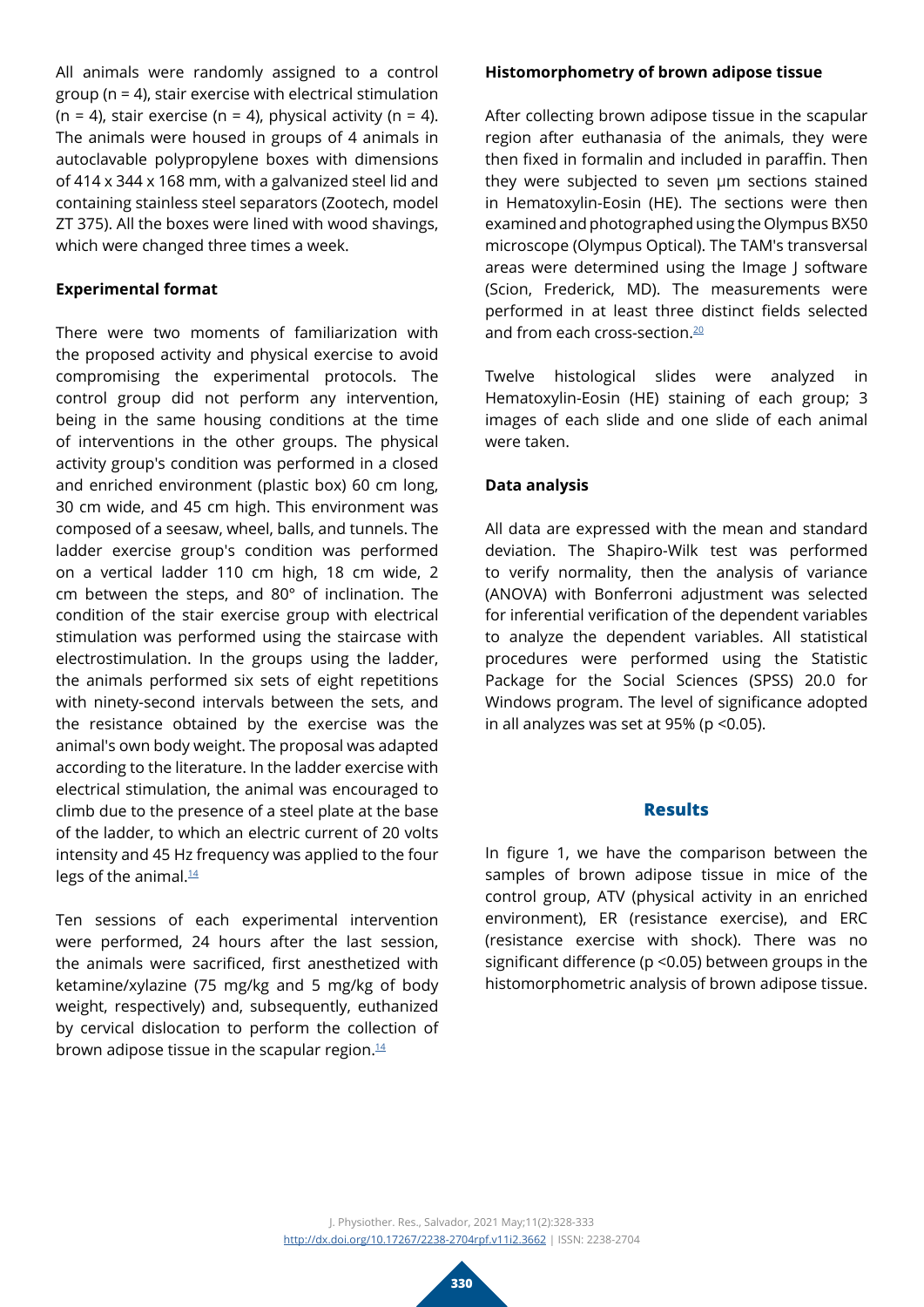**Figure 1.** Histomorphometric analysis of brown adipose tissue from the scapular region of C57BL / 6 mice. No significant difference was found (p <0.05) between groups



### **Discussion**

Current evidence points to TAM's importance in the control of metabolism in humans and its similarity with the TAM of rodents and studies in animal models of obesity that show a defective activity of this tissue and the consequent deficit in energy expenditure. $21$ 

A study carried out by Slocum<sup>22</sup> with C57 mice, submitted to a high-fat diet and running on a treadmill for seven days, found that exercise was able to promote weight loss, reduction of body fat, and the histological analysis of TAM showed that the brown adipocytes showed a more color stronger and greater number of mitochondria when compared to sedentary controls with a high-fat diet.

In a study with mice undergoing TAM transplantation, he found that the increase in the mass of this tissue improved glucose homeostasis and insulin sensitivity, accompanied by a decrease in fat mass. The transplant also attenuated the deleterious effects of the high-fat diet, and it was observed that these improvements were volumedependent. That is, the greater the mass of transplanted tissue, the better the responses analyzed.<sup>4</sup>

In Leite<sup>21</sup> study, the eight-week physical exercise attenuated the development of fat mass and the expression of white adipose tissue formation (TAB) proteins; showed a protective effect against glucose intolerance and insulin resistance. It was also observed to reduce circulating LPS (Lipopolysaccharide), TNF-α (Tumor necrosis factor α), and free fatty acids. In addition, the data also demonstrate the positive effect of exercise on the insulin signaling pathway, increase in the mass of brown adipose tissue (TAM), and the expression of proteins involved in the thermogenesis process. Finally, it was found that the exercise was able to attenuate macrophage infiltration in TAM and promote greater polarization of type M2 macrophages (Alternative macrophage activation in TAM).<sup>[21](#page-5-4)</sup>

Because of the evidence related to the theme, we realized that it has not yet been possible to show the real impact of the different formats of activity and physical exercise on the morphometric changes in brown adipose tissue. Other proposals with different experimental designs and better evaluation formats may clarify the doubts left here.

> J. Physiother. Res., Salvador, 2021 May;11(2):328-333 <http://dx.doi.org/10.17267/2238-2704rpf.v11i2.3662> | ISSN: 2238-2704

> > **331**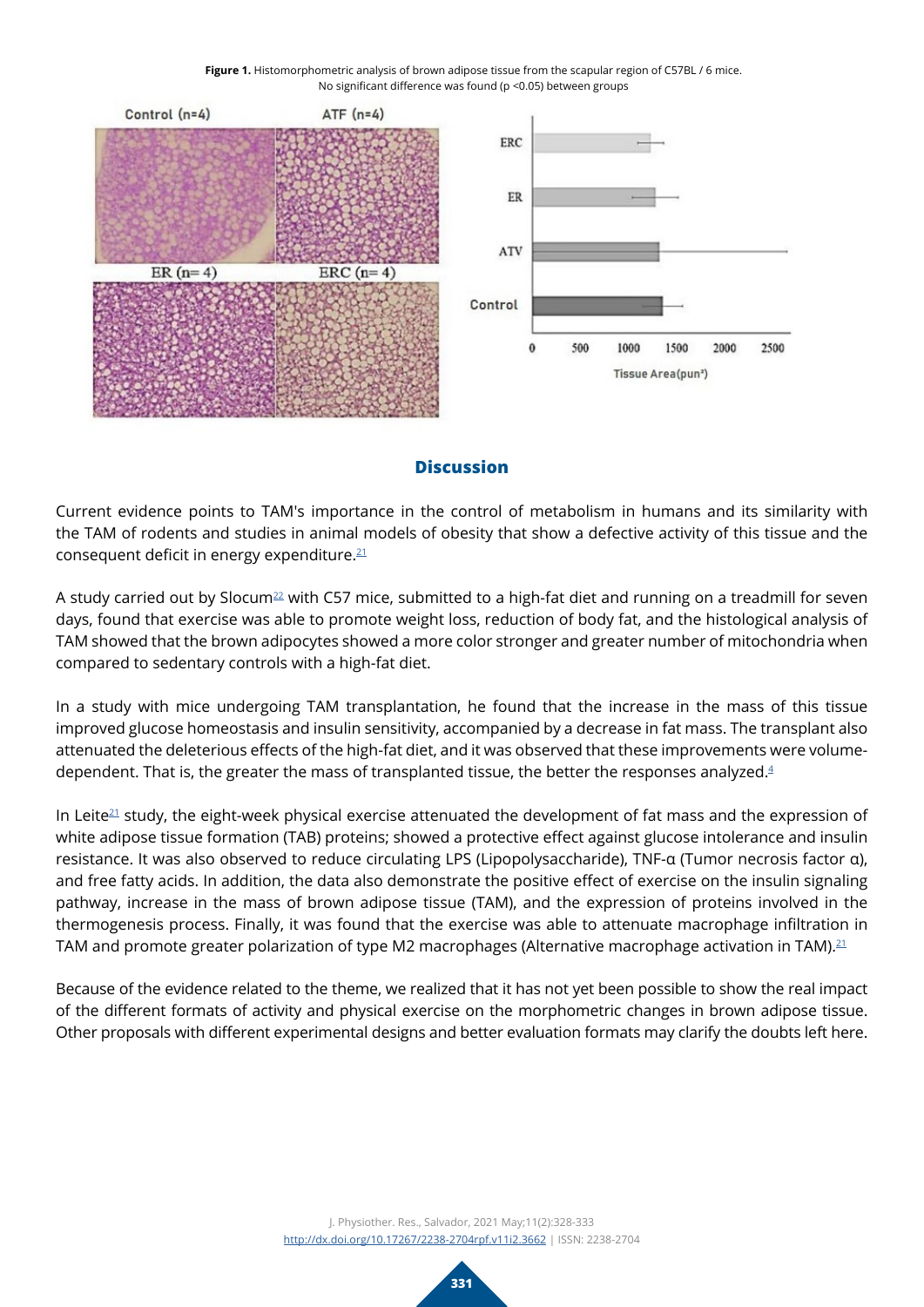## **Conclusion**

In this study, we concluded that physical activity and resistance exercise did not promote morphometric differences in the brown adipose tissue of C57BL / 6 mice when verified in stair training with electrical stimulus.

#### **Authors 'contributions**

Lopes JVN participated in data collection and animal management. Andrade GS participated in the statistical design and writing of the article. Machado FSM participated in animal management. Sousa BVO participated in the statistical design and laboratory analysis. Rodrigues VD guided and coordinated the research.

#### **Competing interests**

No financial, legal or political conflicts involving third parties (government, companies and private foundations, etc.) have been declared for any aspect of the submitted work (including, but not limited to, grants and funding, participation in advisory council, study design, preparation manuscript, statistical analysis, etc.).

#### **References**

<span id="page-4-0"></span>1. Gianolla F. Musculação – conceitos básicos. São Paulo: Manole; 2003.

<span id="page-4-1"></span>2. Willardson JM, Burkett LN. The effect of rest interval length on bench press performance with heavy vs. light loads. J Strength Cond Res [Internet]. 2006;20(2):396-9. Available from: [https://](https://pubmed.ncbi.nlm.nih.gov/16686570/) [pubmed.ncbi.nlm.nih.gov/16686570/](https://pubmed.ncbi.nlm.nih.gov/16686570/)

<span id="page-4-2"></span>3. Silveira GMM, Carvalho HS, Cordeiro AS. Efeitos da criolipólise sobre a produção de irisina e surgimento de Adipócitos Beges. Revista eletrônica Estácio Saúde [Internet]. 2016;5(2):138-49. Available from: [http://revistaadmmade.estacio.br/index.php/](http://revistaadmmade.estacio.br/index.php/saudesantacatarina/article/viewFile/2335/1312) [saudesantacatarina/article/viewFile/2335/1312](http://revistaadmmade.estacio.br/index.php/saudesantacatarina/article/viewFile/2335/1312)

<span id="page-4-3"></span>4. Zhang G, Sun Q, Liu C. Influencing Factors of Thermogenic Adipose Tissue Activity. Front Physiol. 2016;7:29. [https://doi.](https://doi.org/10.3389/fphys.2016.00029) [org/10.3389/fphys.2016.00029](https://doi.org/10.3389/fphys.2016.00029)

<span id="page-4-4"></span>5. Broetto NF, Brito NM. Brown adipose tissue and human obesity. Saúde e pesquisa [Internet]. 2012;5(1):121-35. Available from: [https://periodicos.unicesumar.edu.br/index.php/saudpesq/](https://periodicos.unicesumar.edu.br/index.php/saudpesq/article/view/2083/1571) [article/view/2083/1571](https://periodicos.unicesumar.edu.br/index.php/saudpesq/article/view/2083/1571)

<span id="page-4-5"></span>6. Beu CCL, Guedes NLKO, De Quadros AAG. Tecido Conjuntivo Propriamente Dito Frouxo [Internet]. Programa Microscópio Virtual; 2017 [cited 2019 nov 3]. Available from :[http://projetos.](http://projetos.unioeste.br/projetos/microscopio/index.php?option=com_phocagallery&view=category&id=54:frouxo&itemid=68) [unioeste.br/projetos/microscopio/index.php?option=com\\_](http://projetos.unioeste.br/projetos/microscopio/index.php?option=com_phocagallery&view=category&id=54:frouxo&itemid=68) [phocagallery&view=category&id=54:frouxo&itemid=68](http://projetos.unioeste.br/projetos/microscopio/index.php?option=com_phocagallery&view=category&id=54:frouxo&itemid=68)

<span id="page-4-6"></span>7. Curi R, Pompéia C, Miyasaka CK, Procópio J. Entendendo a gordura: Os ácidos graxos. São Paulo: Manole; 2002.

<span id="page-4-7"></span>8. Fries RG, Magalhaes PVS. Basic research in Revista de Psiquiatria do Rio Grande do Sul. Rev. psiquiatr. Rio Gd. Sul. 2010;32(2):33-4. [https://doi.org/10.1590/S0101-](https://doi.org/10.1590/S0101-81082010000200001) [81082010000200001](https://doi.org/10.1590/S0101-81082010000200001)

<span id="page-4-8"></span>9. Mori T, Okimoto N, Sakai A, Okazaki Y, Nakura N, Notomi T, et al. Climbing exercise increases bone mass and trabecular bone turnover through transient regulation of marrow osteogenic and osteoclastogenic potentials in mice. J Bone Miner Res. 2003;18(11):2002-9. <https://doi.org/10.1359/jbmr.2003.18.11.2002>

10. Hornberger Junior TA, Farrar RP. Physiological hypertrophy of the FHL muscle following 8 weeks of progressive resistance exercise in the rat. Can J Appl Physiol. 2004;29(1):16-31. [https://](https://doi.org/10.1139/h04-002) [doi.org/10.1139/h04-002](https://doi.org/10.1139/h04-002)

11. Cassilhas RC, Lee KS, Fernandes J, Oliveira MG, Tufik S, Meeusen R, et al. Spatial memory is improved by aerobic and resistance exercise through divergent molecular mechanisms. Neuroscience. 2012;202:309-17. [https://doi.org/10.1016/j.](https://doi.org/10.1016/j.neuroscience.2011.11.029) [neuroscience.2011.11.029](https://doi.org/10.1016/j.neuroscience.2011.11.029)

12. Krüger K, Gessner DK, Seimetz M, Banisch J, Ringseis R, Eder K, et al. Functional and muscular adaptations in an experimental model for isometric strength training in mice. PLoS One. 2013;8(11):e79069.<https://doi.org/10.1371/journal.pone.0079069>

13. Roemers P, Mazzola PN, De Deyn PP, Bossers WJ, van Heuvelen MJG, van der Zee EA. Burrowing as a novel voluntary strength training method for mice: A comparison of various voluntary strength or resistance exercise methods. J Neurosci Methods. 2018;300:112-26. [https://doi.org/10.1016/j.](https://doi.org/10.1016/j.jneumeth.2017.05.027) [jneumeth.2017.05.027](https://doi.org/10.1016/j.jneumeth.2017.05.027)

<span id="page-4-9"></span>14. Rodrigues VD, Pimentel DM, Brito AS, Vieira MM, Santos AR, Machado AS, et al. Methodological validation of a vertical ladder with low intensity shock stimulus for resistance training in C57BL/6 mice: Effects on muscle mass and strength, body composition, and lactate plasma levels. J. Hum. Sport Exerc. 2019;14(3):608-31.<https://doi.org/10.14198/jhse.2019.143.12>

<span id="page-4-10"></span>15. Almeida DL. Programação metabólica por superalimentação no início da vida, efeitos sobre o metabolismo e o tecido adiposo marrom: pode o exercício físico moderado ser um agente para desprogramação? [thesis] [Internet]. Maringá: Universidade Federal de Maringá; 2017. Available from: [http://repositorio.uem.](http://repositorio.uem.br:8080/jspui/handle/1/1865) [br:8080/jspui/handle/1/1865](http://repositorio.uem.br:8080/jspui/handle/1/1865)

J. Physiother. Res., Salvador, 2021 May;11(2):328-333 <http://dx.doi.org/10.17267/2238-2704rpf.v11i2.3662> | ISSN: 2238-2704

**332**